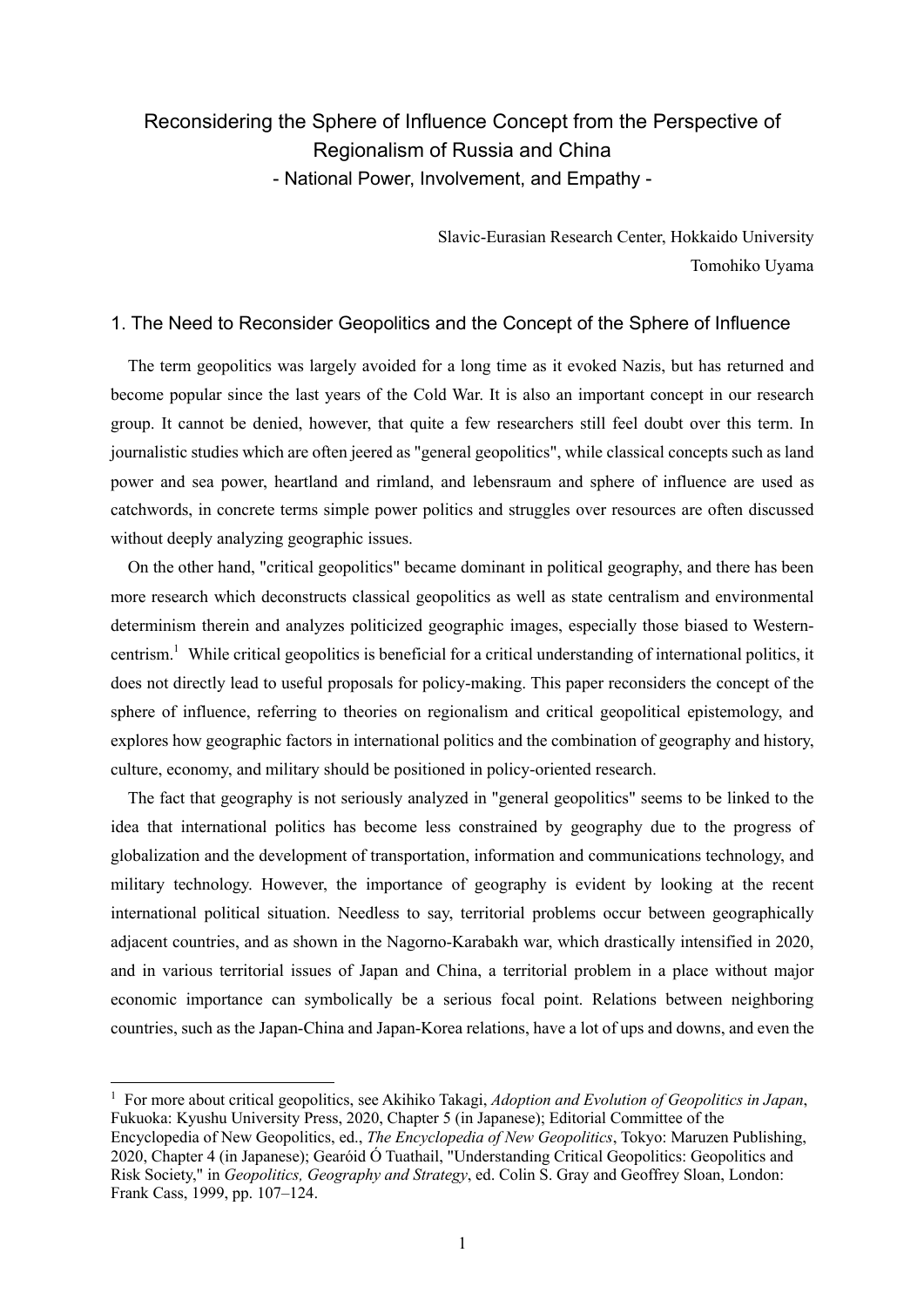EU, which seemingly deepened its regional consolidation, experienced Brexit. Still, international relations that share a geographic framework, such as East Asia and Western Europe, are very important, regardless of the relationship being cooperative or hostile. The COVID-19 issue highlighted the importance of border control and cooperation between neighboring countries.

Globalization and the development of technology have not changed the geographic images that constitute the base of diplomatic policies of various countries. China, Russia, and Turkey continue to envisage the largest territory of their predecessor empires as the sphere of influence that the countries should have. The images of friendly nations, enemy nations, and dangerous nations, including the U.S.'s hostility toward Iran and distrust in Russia, has been continuing since the second half of the 20th century. On the other hand, there are countries that seek to enhance their presence by creating or manipulating geographical images, such as China, which declared the Belt and Road Initiative, Russia, which advocates Eurasianism in a broad sense, and Japan, which created a new diplomatically geographic image, Indo-Pacific.

However, none of the existing geographic concepts or new frameworks automatically become the sphere of influence of a country. In the present world, all countries have complex relations with various countries, and a monopolistic or exclusive sphere of influence is unlikely to be established. Below, the author would like to discuss the difficulty of forming a sphere of influence, and the conditions for establishing a scope in which the influence of a country is relatively strong, on the examples of regionalism and regional cooperation led by Russia and China.

## 2. The Eurasian Economic Union and the Belt and Road Initiative in the Context of New Regionalism

Regional cooperation organizations, particularly the Eurasian Economic Union (EAEU), constituted by five post-Soviet states, and the Belt and Road Initiative led by China are often cited as attempts to form a sphere of influence in today's world. However, Russia and China stress that the organization and project have an open nature. Given that they actually have various countries as members or partners, the open nature is not a lie.

This needs to be understood from the tide of "new regionalism", which was a global presence in the 1990s and 2000s, when Russia and China began to envision the way of regional cooperation. The term "new regionalism" has a variety of meanings, but it generally means that a regional-cooperation organization or framework is formed by diverse members in the context of a multipolar world and globalization, having an open nature in an interdependent global economy. This is therefore compatible with the concept of "open regionalism", which has often been used regarding regional cooperation in the Asia-Pacific region since the latter half of the Cold War. As Mie Oba points out, the meaning of "open regionalism" is contradictory because regionalism essentially contains a closed nature that separates the inside and the outside, and relations with outside regions consist of both competition and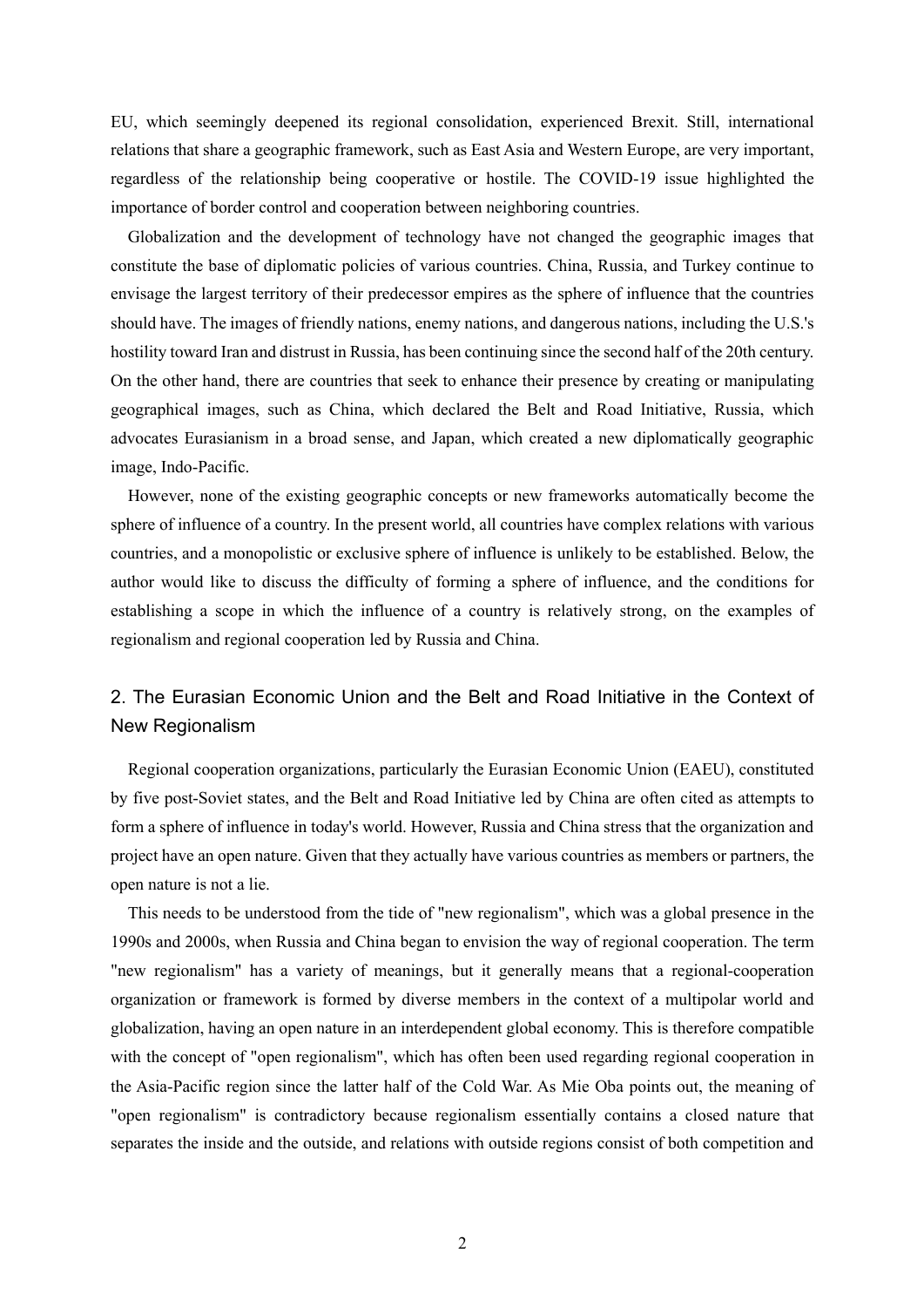reconciliation.<sup>2</sup>

Russia-led regional cooperation primarily aims at strengthening relations among the countries of the former Soviet Union, and it has a stronger commonness based on historical foundations and spatial limitation compared to what is generally assumed as new regionalism. However, countries in the western part of the former Soviet Union have been under the influence of the attractive force of European integration, and the strengthening of relations with Russia has not necessarily been the best option. Russia, which dislikes the expansion of the EU and NATO, stirred things up for Georgia and Ukraine, which are pro-U.S. and -Europe, through regional conflicts and military intervention, but these actions, while putting both countries in distress, made it difficult to restore their relations with Russia. Russialed regional cooperation clearly has an intention to reduce the influence of the outside world, particularly from the United States and Europe, but cooperation is limited to countries that have been pro-Russian from the outset, with limited influence from Europe and the United States.

It is hard to say that the EAEU, which is composed of pro-Russian countries, can be freely used by Russia for its benefit under its strong leadership. The establishment of relations among the countries of the former Soviet Union after its dissolution is based on the principle of equality, although there are exceptions. When Russia engages with other countries for regional integration and cooperation, equality is essential as a means to persuade them. In the decision-making body of the Eurasian Economic Union, each country has an equal voting right, regardless of the country's economic size.

The period where the EAEU was built was when the EU was recognized as a successful example of regional integration, and the design of the system, where an organization that equally represents the benefits of member states (e.g., Supreme Eurasian Economic Council) and a superstate organization that prioritizes the interests of the whole (e.g., Eurasian Economic Commission) work together, is heavily influenced by the EU's European Council and European Commission. Because the countries of the former Soviet Union, including Russia, have a strong commitment to national sovereignty, however, the scope of delegating part of sovereignty to the superstate body in the EAEU is much smaller than that in the EU, and decisions made with the consensus of equal member states is more pronounced.

Importance of equality and consensus among the member states is directly linked to the fact that Russia's intentions are not easily realized in the EAEU and the deepening of integration is restricted. Russia's sanctions on Ukraine and reverse sanctions on Europe and the United States did not become an EAEU-wide policy, and caused many problems because sanctioned goods entered Russia via other member states. Kazakhstan has been strongly opposed to the introduction of common currencies and various measures for non-economic integration, which is often suggested by Russian leaders and officials. At the same time, in the spirit of new regionalism, the EAEU is gradually increasing its observer states and states with which free trade agreements have been concluded, which leads to lower

 $2\,$  For new regionalism and open regionalism, see Björn Hettne, "The New Regionalism Revisited," in *Theories of New Regionalism: A Palgrave Reader*, ed. Fredrik Söderbaum and Timothy M. Shaw (Basingstoke: Palgrave Macmillan, 2003), pp. 22–42; Mie Oba, *Asia as a Multi-layered Region: In Search for Co-existence in Conflicts*, Tokyo: Yuhikaku Publishing, 2014, esp. pp. 32–41, 78–82 (in Japanese).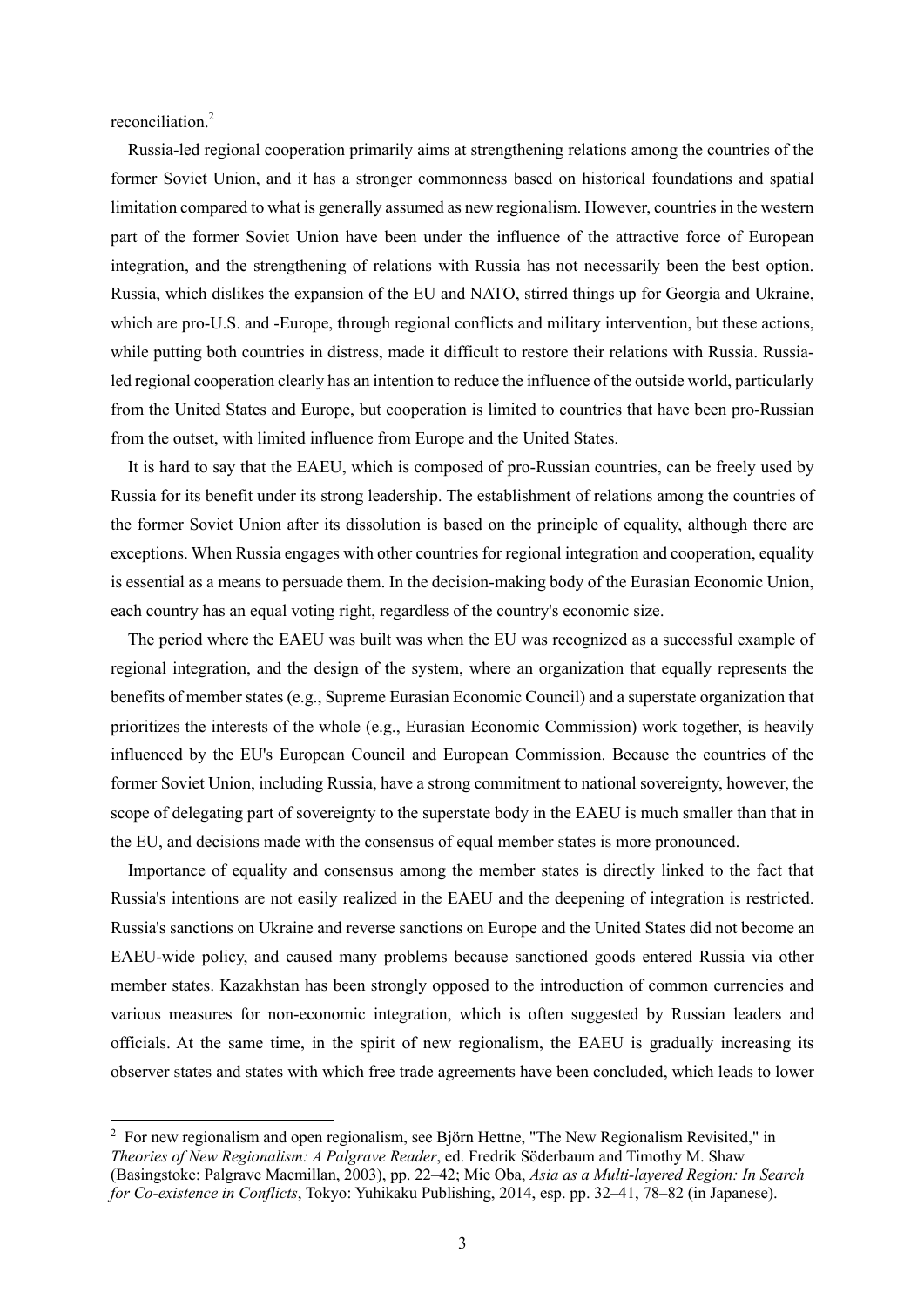barriers between member and non-member states. More importantly, when a member state establishes a relationship with a country/organization outside the area, it does not have to take into account the EAEU, except for things related to duties. Many member states are strengthening their relations with the EU and other Asian countries. As explained above, it is difficult to say that the EAEU is promoting Russia's strong sphere of influence.

China strengthened its relations with Russia and Central Asian countries in the 1990s to foster trust in the border region, and led the establishment of the Shanghai Cooperation Organization (SCO) in 2001. The SCO has advocated the principle of openness in its founding declaration in line with the new regionalism. While it was sometimes reputed as an anti-U.S. organization, it has essentially avoided conflict with outside countries. The SCO is also an organization that reflects China's diplomatic view, such as the "new security concept", but it is not possible for China to demonstrate strong leadership because another major country, Russia is its member. Because the SCO places even greater emphasis on national sovereignty and noninterference in internal affairs than the EAEU, it is suitable for demonstrating friendship among member states at summit meetings, but lacks the ability to act as a supernational organization.

The Belt and Road Initiative was proposed in 2013, when the SCO's activities had become routine. It can be positioned as part of China's great-power diplomacy, including the "community with a shared future for mankind" concept advocated in 2012 and the "major-country diplomacy with Chinese characteristics" concept in 2014. It originally gave a strong impression of regionalism and even the concept of the sphere of influence, covering regions on land and sea routes that connect China and Europe. But soon, the initiative started to incorporate regions that were not located between China and Europe, such as inland Africa and Latin America, and it became international cooperation that used regional rhetoric but actually did not form a region. The initiative is also quite different from regional cooperation organizations such as the EAEU and SCO in that it is a compilation of bilateral relations that allows flexible absorption of diverse countries in various forms and degrees by not identifying membership and by not promoting strict institutionalization. These characteristics show that China's ambition to become a global power is spreading around the world by breaking the mold of regionalism, but they also show that it is difficult for China, which often encounters rejections in various ways, to maintain its influence in particular regions.

As explained above, both Russia and China have a preference for building a sphere of influence while strengthening their assertiveness as a major country, but they need to take into account the principle of equality among sovereign countries and new regionalism when they lead regional cooperation, and there are few countries that do constantly cooperate with them. It cannot be said that they have succeeded in forming a secure sphere of influence. On the premise that a monopolistic and exclusive sphere of influence cannot be established in the current world in the first place, however, observation of relative influence of each country will reveal a slightly different aspect. The next chapter will discuss that.

### 3. National Power + Involvement + Ability to Create Empathy = Influence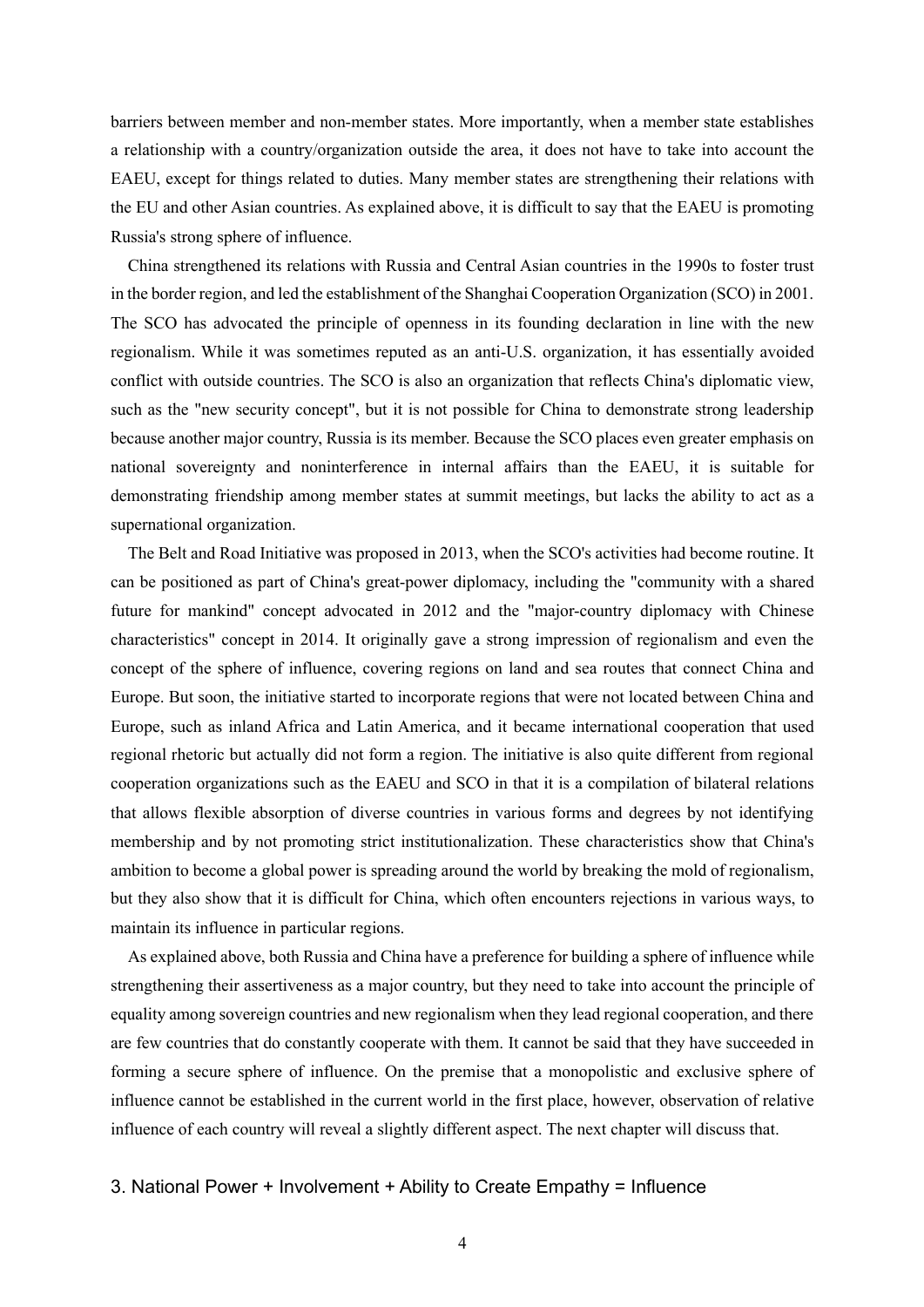While Russia does not have an exclusive sphere of influence, it still has a strong presence in the post-Soviet space. Although the development of the Nagorno-Karabakh war in 2020 was not necessarily what Russia wanted, Russia achieved a ceasefire by mediating Azerbaijan and Armenia in the final phase, demonstrating that it is Russia, not Europe, the U.S., or Turkey, that can arbitrate conflict in the post-Soviet space (except for conflict where Russia is a concerned party). In Central Asian countries during the COVID-19 crisis, while doctors from China mainly made inspections and gave general advice, doctors from Russia often stayed there for about a month to discuss treatment policies and conduct actual treatment with local doctors, who often voluntarily referred to Russian treatment themselves. It was clear that Russia's cooperation was more fine-tuned.<sup>3</sup> The countries of the former Soviet Union have a long history of making up one country and share a common Russian language, various systems, customs, and senses. Russia continues to engage with these countries in various forms of bilateral involvement outside the framework of regional cooperation organizations, although the economic scale of the involvement is limited. Relations with pro-Western post-Soviet countries often become extremely poor as a result of that Russia's negative involvement, including military intervention, but Russia has a stable foundation in relations with other countries of the former Soviet Union.

In addition to the post-Soviet space, Russia has had various channels of exchange with countries in the Middle East since the Soviet era, particularly supporting Syria and Iran's opposition to Europe and the United States while maintaining good relations with the anti-Iran and pro-U.S. Gulf countries and Israel. While the Russia threat theory is strong particularly in Central and Eastern Europe, there is some sense of familiarity with the Putin administration among nationalist and authoritarian forces around the world, including Japan and the West. There are many Russian culture fans around the world, too, although this does not necessarily lead to political support. While Russia's overall reputation in the world is never good, it can be said that Russia has something to be called a "sphere of involvement" or "sphere of empathy" and maintains its decent influence, thanks to historical connection and deep involvement with several regions, and empathy that spreads through people in some regions and of some categories, in addition to its national power derived from its military power and natural resources.

China is leveraging its economy and is actively engaged in many countries around the world through the Belt and Road Initiative and other projects, but it is difficult to say that China is expanding familiarity and sympathy throughout the world that match its efforts. In Central Asia, where neighboring China has made significant progress in trade, investment, and aid since the 2000s, the governments are enthusiastic about exchanges with China, but the general population is not. Particularly in Kazakhstan and Kyrgyzstan, some of the people have shown strong opposition to China, which is a limiting factor for government-level projects. <sup>4</sup> In more distant regions, relations with China may become more unstable;

<sup>&</sup>lt;sup>3</sup> Tomohiko Uyama, "The International Relations and COVID-19 Problems in Central Asia: Is the World Slowing Down?" in *The Post-COVID-19 Age Seen from Emerging Countries: A World in the Middle of the U.S.-China Conflict*, ed. Shin Kawashima and Satoshi Ikeuchi, University of Tokyo Press, forthcoming (in Japanese).

<sup>4</sup> Tomohiko Uyama, "For a Realistic Understanding of the Relations between Central Asia and China," *East Asia*, December 2018, pp. 30–38 (in Japanese).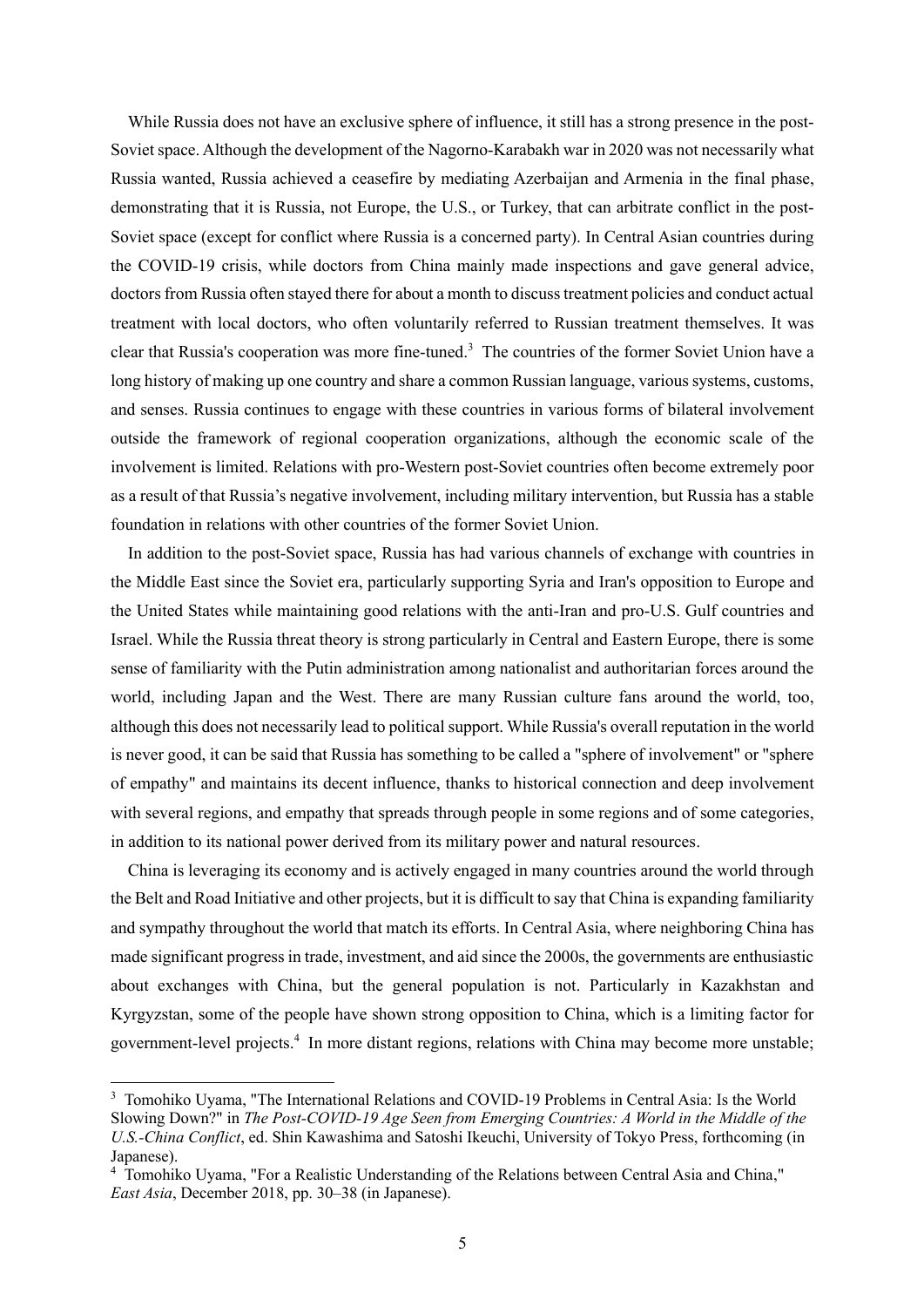Sri Lanka moved away from and then re-approached China due to the changes of the government, and European countries had high hope for cooperation with China at the early phase of the Belt and Road Initiative, but have become much more vigilant against China's hegemonism.

Although China has not been able to expand the areas in which it stably exercises its influence and maintains close relations, China's active involvement in all parts of the world prevents criticisms toward China over human rights issues and problems related to Xinjiang, Hong Kong, and Taiwan from spreading to countries other than the United States, Europe, and their allies. In October 2020, 39 countries represented by Germany, including Western countries and Japan presented a statement of significant concerns over the situations in Xinjiang and Hong Kong to the United Nations. As opposed to this, 45 countries represented by Cuba and 54 countries represented by Pakistan (including China itself) presented statements defending China over Xinjiang and Hong Kong, respectively. Countries in defense of China spread across various regions, but when looking at the neighboring regions of China, there were no countries in Central Asia that signed these statements, and few in Southeast Asia. In 2019, 37 countries defended China over Xinjiang, and while the number of supporting countries increased in 2020, 10 countries (such as Tajikistan and Turkmenistan) that supported China in 2019 ceased their support in 2020.<sup>5</sup> Even though pro-China countries are on an increasing trend, they are not stable at all. In general, China is using its national strength based on the rapidly growing economy to engage with various countries around the world. However, this has caused feelings of resentment towards China to spread in the United States, Europe, and Japan, and it cannot be said that China has steadily expanded sympathy for its cause in other countries. While China's influence is generally increasing, it is unstable and geographically dispersed.

Let's take a quick look at the influence of the United States. As a superpower for many years and one of the core countries of the Western civilization, the United States has had deep connections with Western European and English-speaking countries, and established alliances with several Asian countries. Compared to other major countries, the United States has maintained a relatively stable sphere of influence. While the United States has engaged in many regions of the world and has strong soft power to create empathy, the country has also been provoking backlash due to its self-righteous actions and cannot easily fill the psychological distance between it and countries other than its allies. In recent years, the United States has become more inward-oriented and its involvement in other countries has become weakened and unstable. This has weakened the source of the influence of the United States. The Trump administration, in particular, severely damaged its relations with Western European countries by its whimsical politics and negligence of allies. <sup>6</sup> On the other hand, the opposition to U.S.-centrism and

<sup>5</sup> Catherine Putz, "2020 Edition: Which Countries Are For or Against China's Xinjiang Policies?" *The Diplomat*, October 9, 2020, https://thediplomat.com/2020/10/2020-edition-which-countries-are-for-oragainst-chinas-xinjiang-policies/; Shannon Tiezzi, "Which Countries Support China on Hong Kong's National Security Law?" *The Diplomat*, October 9, 2020, https://thediplomat.com/2020/10/whichcountries-support-china-on-hong-kongs-national-security-law/.

<sup>&</sup>lt;sup>6</sup> According to Gallup Inc.'s global public opinion survey on the approval rating for major national leaders, the approval rating for U.S. leadership has fallen globally since 2017 and is no greater than Chinese and Russian leadership, and it has dropped sharply from 40 percent to the 20 percent level in Europe. "Rating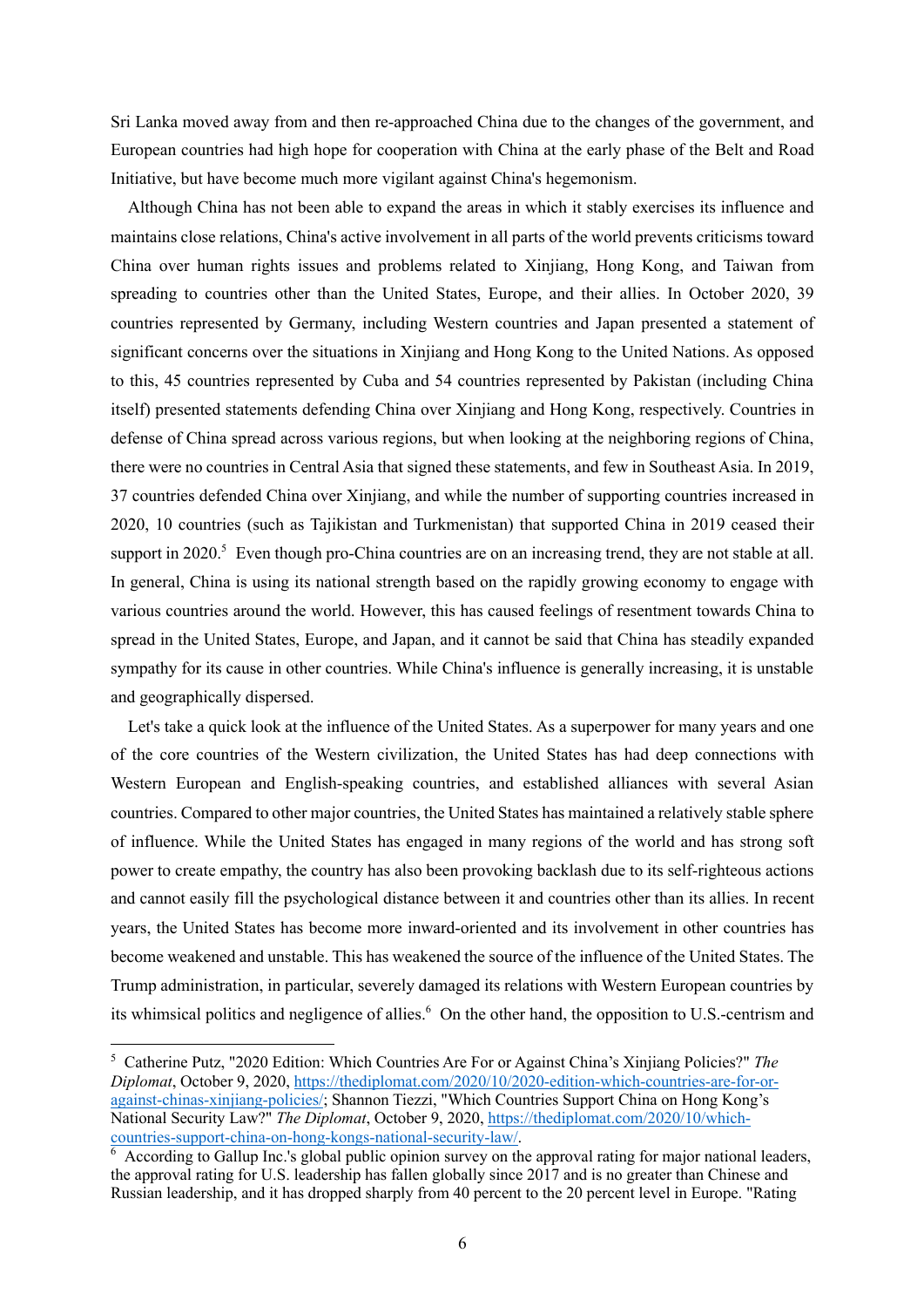its interference in internal affairs of other countries has not noticeably weakened, and, while the United States and Japan saw the prevalence of China's conspiracy theory over the COVID-19 crisis, U.S. conspiracy theories got about in Russia, Central Asia, the Middle East, and China. The existence of opposition to the United States allows China and Russia to expand support for them in a number of regions around the world.<sup>7</sup>

Table: Relationship between the power, involvement, empathy and influence of Russia, China, and the United States

|                         | National                                                   | Global involvement                                                                                                                         | Spread of empathy and                                                                                                                                                                                                         | Influence                                                                                                                      |
|-------------------------|------------------------------------------------------------|--------------------------------------------------------------------------------------------------------------------------------------------|-------------------------------------------------------------------------------------------------------------------------------------------------------------------------------------------------------------------------------|--------------------------------------------------------------------------------------------------------------------------------|
|                         | power                                                      |                                                                                                                                            | opposition                                                                                                                                                                                                                    |                                                                                                                                |
| Russia                  | Strong<br>military and<br>weak<br>economic<br>power        | Deep involvement in some<br>regions, weak in others;<br>opposite effect by military<br>intervention<br>in<br>some<br>neighboring countries | The surrounding areas<br>divided into areas<br>are<br>with many people with<br>empathy for it and areas<br>with people who have a<br>strong<br>sense<br>of<br>opposition; the rest of the<br>world has a sense of<br>distance | Presence is regionally<br>uneven but unique                                                                                    |
| China                   | Sharply<br>growing<br>particularly<br>in economic<br>power | its economic<br>Leveraging<br>be<br>actively<br>power<br>to<br>involved in many regions in<br>recent years                                 | Weak spread of empathy,<br>and faces opposition in<br>regions<br>and<br>some<br>occasions                                                                                                                                     | is<br>Influence<br>on<br>an<br>increasing trend, but is<br>unstable<br>and<br>geographically dispersed                         |
| United<br><b>States</b> | Strong<br>overall                                          | Has been involved in many<br>regions for many years,<br>which resulted in many<br>successes and many failures                              | Divided into areas with<br>people<br>with<br>many<br>empathy for it, areas with<br>people who have a strong<br>sense of opposition, and<br>areas with a sense of<br>distance                                                  | Has a strong global<br>presence, but there are<br>regions<br>where<br>this<br>positively<br>appears<br><b>or</b><br>negatively |

In summary, the formula "national power + involvement + ability to create empathy = influence" is established. However, it should be noted that negative involvement can produce reverse effects and reduce influence. Comparing Russia, China, and the United States, Russia and China share the same feature in that they have limited areas they are good at, China and the United States share the same point in that they are involved in all parts of the world but said involvement is not necessarily stable (whereas Russia is deeply involved in particular regions), and Russia and the United States are the same in that they have geographically defined areas of influence (China's influence is unstable and geographically dispersed). What creates these common features and differences is more than just natural geographic

World Leaders: The U.S. vs. Germany, China and Russia, 2020," *Gallup*, https://www.gallup.com/analytics/315803/rating-world-leaders-2020.aspx

<sup>7</sup> For matters regarding anti-US sentiment in Latin America working in favor of China's advance there, see Takeshi Kishikawa, "U.S.-China Relations Seen from Latin America: 'Belt and Road Initiative' Extending to the Backyard of the United States" (US-China Relations Research Group's Commentary No.7), Nakasone Peace Institute, March 25, 2021, http://www.iips.org/research/2021/03/25143840.html (in Japanese).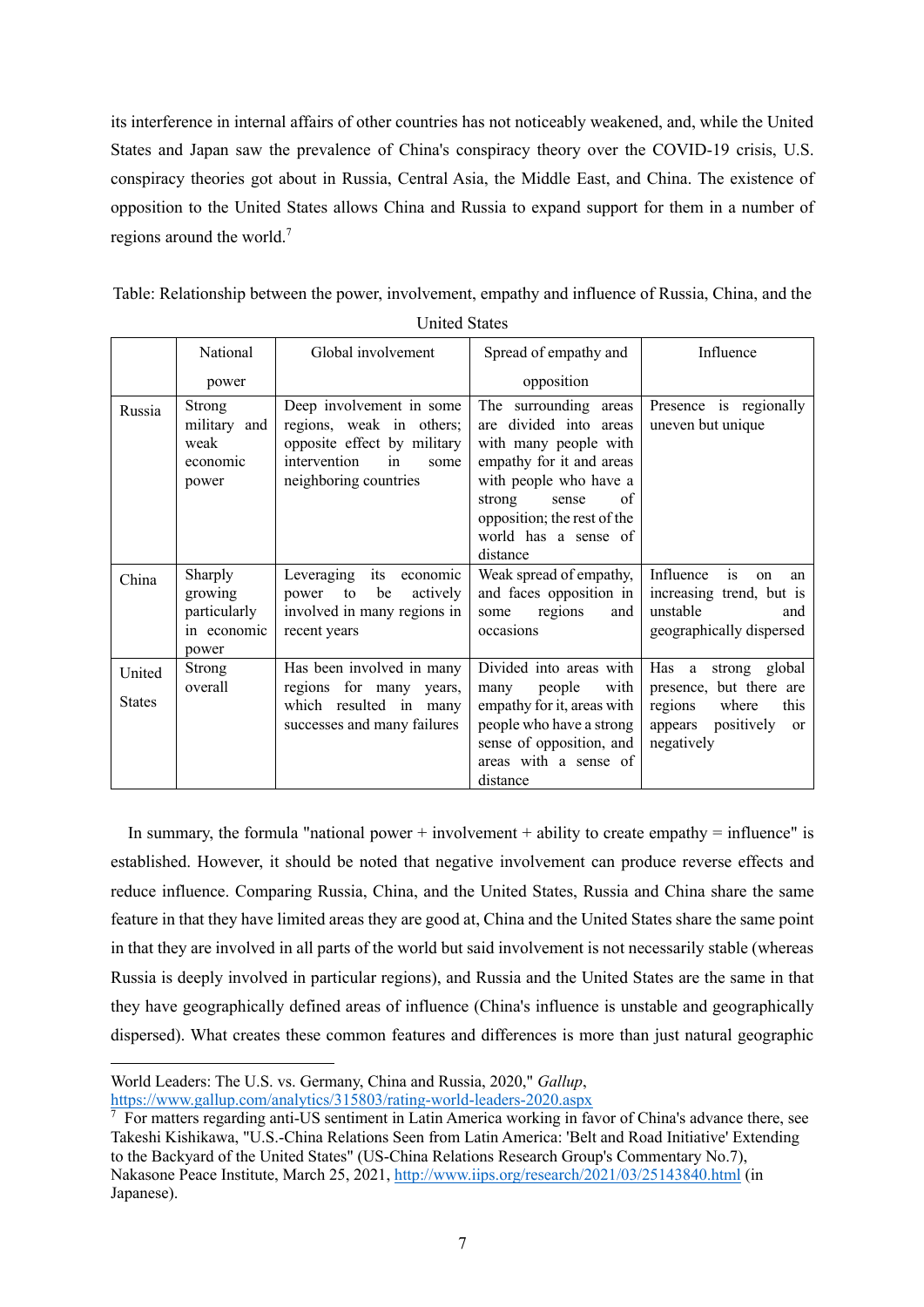conditions such as sea and land, but rather a combination of the geographic spread of the sphere of involvement that the three countries have formed, the quality of the involvement, and images other countries have on the three. The background is the difference in power as major countries and the stages of prospering and declining: the United States has many allies and enemies as a long-standing superpower, Russia has been shrunk from a superpower to a regional power, and China is in a hurry to become a superpower from an ancient empire via marginalization in modern history. The relationship between international politics and geography cannot be narrated without history.

#### 4. Lessons for Japan

Forming a sphere of influence is not Japan's priority, and is not realistic for it. An idea emerging in recent years is to strengthen cooperation with major countries including the US, India, Australia, and other developed countries of the Five Eyes, and some Southeast Asian countries that can share a sense of the Chinese threat. Of course, it is necessary to strengthen security preparations against China. However, given that the policies and attitudes toward China in candidate countries for cooperation can change depending on factors such as the change of administration, and that the future of China (e.g., how long will its economic growth continue?; how long will it continue to have an aggressive and confrontational diplomatic stance?) is uncertain, it is dangerous to consider a long-term diplomatic strategy solely based on opposition to China's threat. If Japan focuses only on relations with major powers, it's presence may be undermined. Japan's long-term goal should be to enlarge its influence as much as possible and increase as many countries that are influenced by it and have empathy for it as possible, regardless of the attitudes of other major countries and the rise and fall of China's influence.

For a long time, Japan has been striving to establish friendly relations with as many countries as possible to overcome its negative legacy as a defeated country, and restore its position in the international community, particularly in the United Nations. It was important to engage constructively with developing countries in Asia and other regions through aid and economic cooperation. Its high technology standards and unique culture have also given a positive image to people in most countries. Although it is handicapped in the areas of military, international political power, and language, it has widened international involvement, expanded empathy, and formed a geographical area in which it can have some influence, especially in Asia. In recent years, however, as epitomized by the reduction of ODA, the involvement in developing countries has been sluggish or has decreased, and the economic and technological superiority has started to become questionable.

In such a situation, Japan will not be able to maintain empathy and influence unless it exerts considerable efforts and resources outward to constructively engage in many countries, overcoming its inward-oriented momentum. Involvement in developing countries will become more difficult in ways that utilize the overwhelming difference in economic and technological power as it used to be. However, the author believes that Japan can find a method of attentive involvement that differs from superpowers like the United States and China by utilizing its experience of diplomacy with Asian and developing